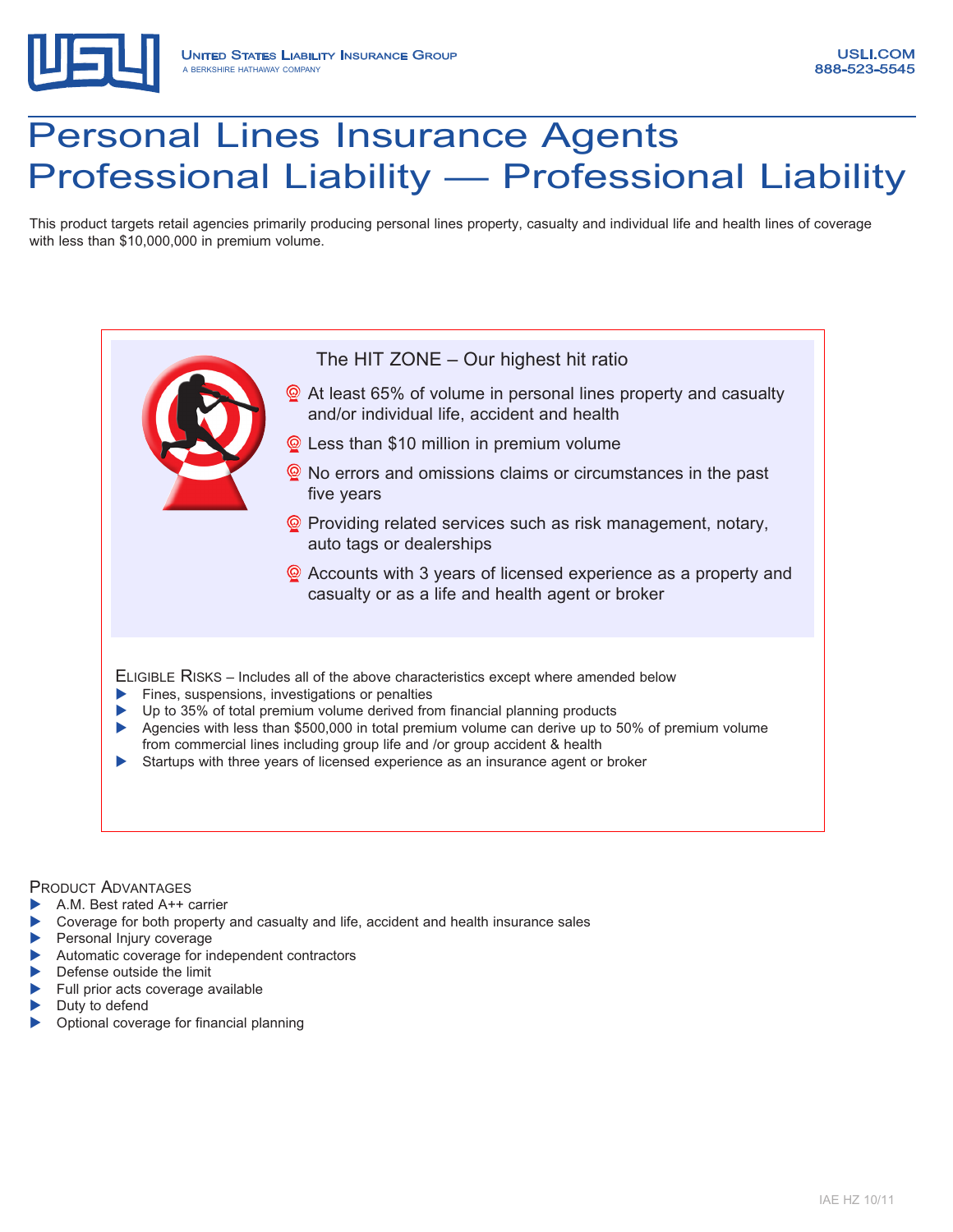

## Personal Lines Insurance Agents Professional Liability — Professional Liability

**INELIGIBLE RISKS** 

- $\triangleright$  Over \$10,000,000 in premium volume
- More than 2 errors and omissions claim or circumstance in the last 5 years
- **>** Applicants located in Alabama, Alaska, California, Louisiana, Mississippi or West Virginia
- **Third party administrators, managing general agents, wholesale brokers, or reinsurance intermediaries**
- Greater than 10% of total premium volume in crop or hail insurance
- Greater than 35% or \$500,000 of total premium volume in commercial property & casualty including group life and/or group accident & health
- ▶ Greater than 25% of volume placed with any one carrier rated less than B+ by AM Best or greater than 50% of volume placed with carriers rated less than B+ by AM Best

AVAILABLE LIMITS

 $\blacktriangleright$  Up to  $^{\circ}2,000,000/2,000,000$  limit of liability

**DEDUCTIBLES** 

Deductibles start at \$2500

ADDITIONAL ADVANTAGES

- $\blacktriangleright$  Direct bill availability in admitted states
- $\blacktriangleright$  Web quote capability available in most states
- $\blacktriangleright$  Admitted in most states

**SUBMISSION REQUIREMENTS** 

 $\blacktriangleright$  Any new business Professional Liability application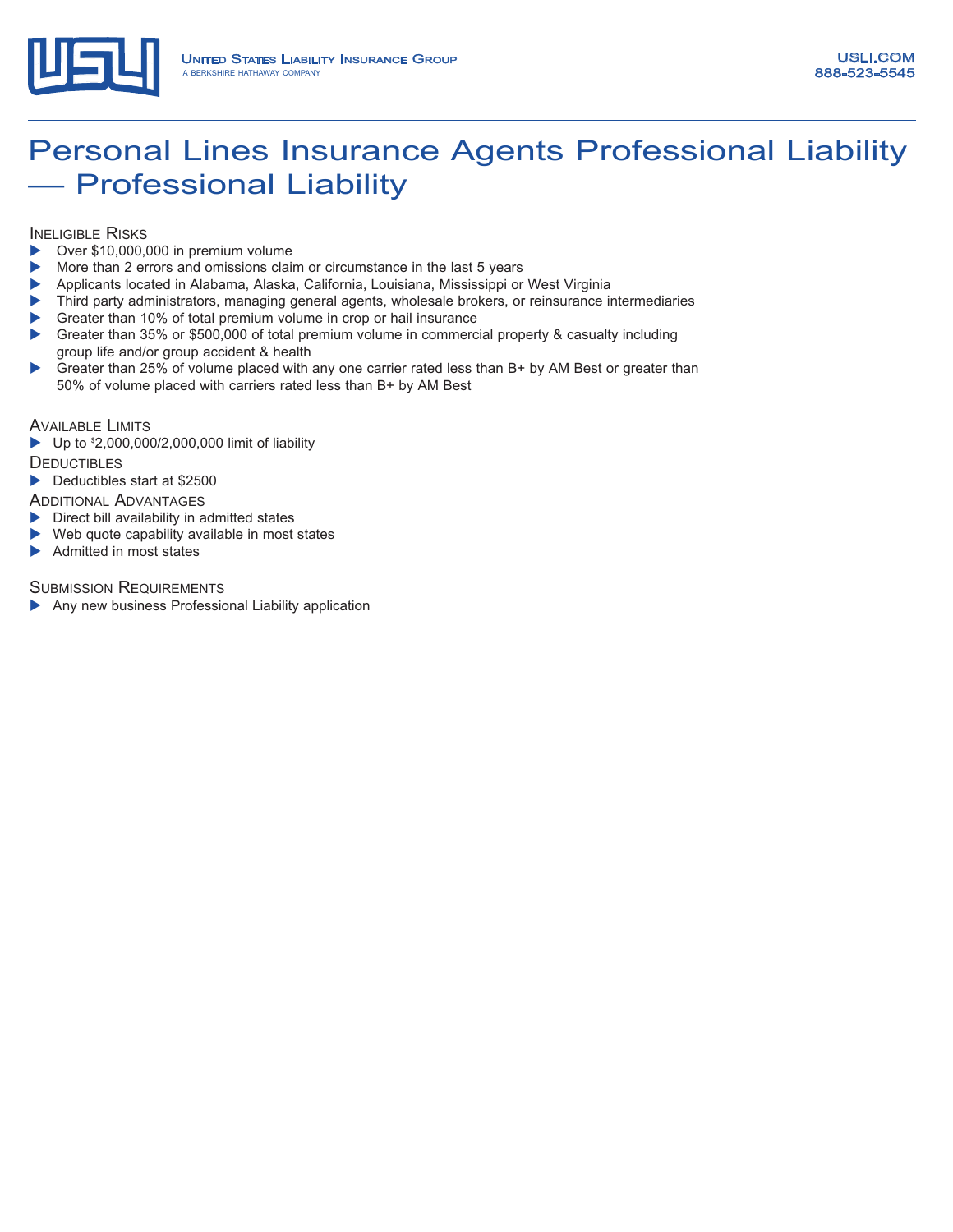

## Personal Lines Insurance Agents Professional Liability

#### INSURANCE AGENTS AND BROKERS PROFESSIONAL LIABILITY APPLICATION

All questions must be answered and application must be signed by applicant.

NOTICE: This is a Claims Made and reported Coverage Form. This Policy covers only those Claims first made against any Insured during the Policy Period or the Extended Reporting Period, if purchased. PLEASE READ YOUR POLICY CAREFULLY.

#### **I. AGENCY DETAILS**

| 1. |    |                                              | Applicant name: experience and a series of the series of the series of the series of the series of the series of the series of the series of the series of the series of the series of the series of the series of the series  |            |                                                                                                                                      |                               |               |              |  |  |
|----|----|----------------------------------------------|--------------------------------------------------------------------------------------------------------------------------------------------------------------------------------------------------------------------------------|------------|--------------------------------------------------------------------------------------------------------------------------------------|-------------------------------|---------------|--------------|--|--|
|    |    |                                              | Home office address: Universe and Security and Security and Security and Security and Security and Security and Security and Security and Security and Security and Security and Security and Security and Security and Securi |            |                                                                                                                                      |                               |               |              |  |  |
|    |    |                                              |                                                                                                                                                                                                                                |            |                                                                                                                                      |                               |               |              |  |  |
|    |    |                                              |                                                                                                                                                                                                                                |            |                                                                                                                                      |                               |               |              |  |  |
| 2. | a. | Is the applicant a:                          |                                                                                                                                                                                                                                |            |                                                                                                                                      |                               |               |              |  |  |
|    |    | $\Box$ Corporation                           | $\Box$ Partnership                                                                                                                                                                                                             | $\Box$ LLC | $\Box$ Sole proprietor                                                                                                               | $\Box$ Independent contractor |               |              |  |  |
|    | b. |                                              | Does the applicant have any branch offices or subsidiaries?                                                                                                                                                                    |            |                                                                                                                                      |                               | $\square$ Yes | $\square$ No |  |  |
|    |    | (If "Yes," please attach an explanation.)    |                                                                                                                                                                                                                                |            |                                                                                                                                      |                               |               |              |  |  |
|    | C. |                                              |                                                                                                                                                                                                                                |            | Is the applicant firm controlled, owned, affiliated or associated with any other firm, corporation or company?                       |                               | $\square$ Yes | $\square$ No |  |  |
|    |    | (If "Yes," please attach an explanation.)    |                                                                                                                                                                                                                                |            |                                                                                                                                      |                               |               |              |  |  |
|    | d  |                                              |                                                                                                                                                                                                                                |            | During the past five years has the name of the firm been changed or has any other business been acquired, merged into,               |                               |               |              |  |  |
|    |    | or consolidated with the original firm?      |                                                                                                                                                                                                                                |            |                                                                                                                                      |                               | $\Box$ Yes    | $\square$ No |  |  |
|    |    |                                              | (If "Yes," please attach an explanation including date(s) involved.)                                                                                                                                                           |            |                                                                                                                                      |                               |               |              |  |  |
| 3. |    |                                              |                                                                                                                                                                                                                                |            |                                                                                                                                      |                               |               |              |  |  |
|    |    |                                              | (If less than three years in operation, please attach resumes of key personnel.)                                                                                                                                               |            |                                                                                                                                      |                               |               |              |  |  |
|    |    |                                              |                                                                                                                                                                                                                                |            |                                                                                                                                      |                               |               |              |  |  |
|    |    |                                              |                                                                                                                                                                                                                                |            |                                                                                                                                      |                               |               |              |  |  |
|    |    |                                              |                                                                                                                                                                                                                                |            |                                                                                                                                      |                               |               |              |  |  |
|    |    |                                              |                                                                                                                                                                                                                                |            | Number of years of experience principal has as a licensed life/health insurance agent or broker                                      |                               |               |              |  |  |
| 4. |    | Total number of personnel for each category: |                                                                                                                                                                                                                                |            |                                                                                                                                      |                               |               |              |  |  |
|    |    | <b>Full time</b><br>Part time                |                                                                                                                                                                                                                                |            |                                                                                                                                      |                               |               |              |  |  |
|    |    |                                              | Licensed agents and brokers (employees and principals)                                                                                                                                                                         |            |                                                                                                                                      |                               |               |              |  |  |
|    |    |                                              | Licensed agents and brokers (independent contractors)                                                                                                                                                                          |            |                                                                                                                                      |                               |               |              |  |  |
|    |    |                                              | Clerical<br><u> 1990 - John Barn Barn, amerikan ba</u>                                                                                                                                                                         |            |                                                                                                                                      |                               |               |              |  |  |
|    |    |                                              |                                                                                                                                                                                                                                |            |                                                                                                                                      |                               |               |              |  |  |
|    |    | <b>II. AGENCY OPERATIONS</b>                 |                                                                                                                                                                                                                                |            |                                                                                                                                      |                               |               |              |  |  |
| 5. |    |                                              |                                                                                                                                                                                                                                |            | Please give the approximate percentage breakdown of the total of your premium volume and fees as:                                    |                               |               |              |  |  |
|    |    |                                              |                                                                                                                                                                                                                                |            | "Retail Agent" ________________% (Business placed directly with insurance companies, JUA's or assigned risk pools, etc.)             |                               |               |              |  |  |
|    |    |                                              |                                                                                                                                                                                                                                |            | "Retail Broker" _______________% (Business placed through other agents, MGA's, wholesalers, etc.)                                    |                               |               |              |  |  |
|    |    |                                              |                                                                                                                                                                                                                                |            | "Wholesale Broker" ___________% (Business received from other non-employee or contract brokers or agents and placed by your agency.) |                               |               |              |  |  |
|    |    |                                              |                                                                                                                                                                                                                                |            |                                                                                                                                      |                               |               |              |  |  |
|    |    | <b>Must total</b>                            | <b>100%</b>                                                                                                                                                                                                                    |            |                                                                                                                                      |                               |               |              |  |  |
| 6. |    |                                              | Do you derive income from any activity/profession other than the sale of insurance products?                                                                                                                                   |            |                                                                                                                                      |                               | $\square$ Yes | $\square$ No |  |  |
|    |    |                                              |                                                                                                                                                                                                                                |            | (If "Yes," please attach an explanation including the percentage of your total annual income derived from it.)                       |                               |               |              |  |  |
| 7. |    |                                              |                                                                                                                                                                                                                                |            | a. Do you currently act or have you acted in the past five years as an MGA, third party administrator, reinsurance                   |                               |               |              |  |  |
|    |    | intermediary?                                |                                                                                                                                                                                                                                |            |                                                                                                                                      |                               | $\Box$ Yes    | $\square$ No |  |  |
|    | b. |                                              | Do you provide services for a fee as a risk manager/consultant?                                                                                                                                                                |            |                                                                                                                                      |                               | $\square$ Yes | $\square$ No |  |  |
|    |    |                                              |                                                                                                                                                                                                                                |            | (If "Yes," please attach an explanation including the percentage of your total annual premium volume derived from it).               |                               |               |              |  |  |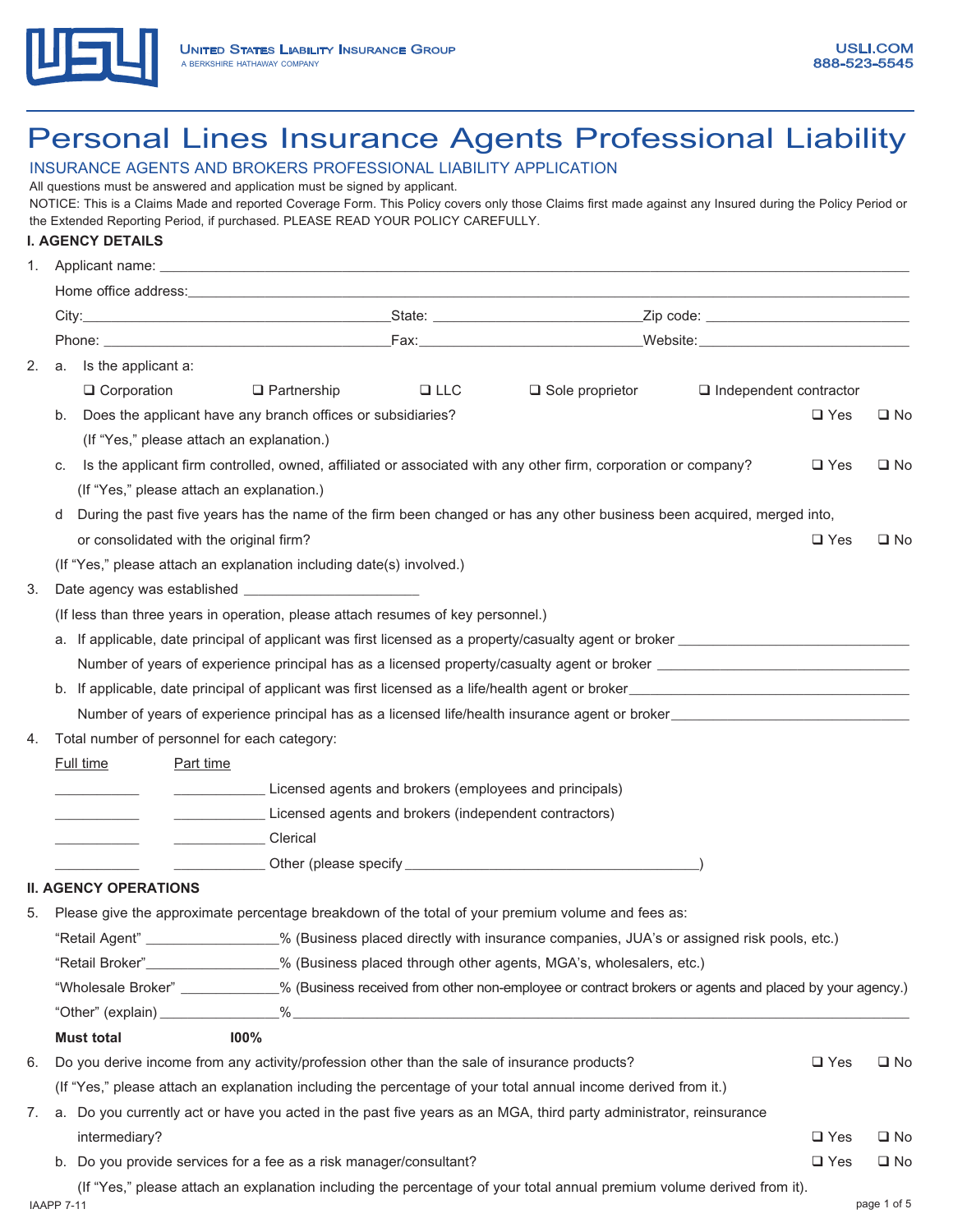#### **III. PREMIUM VOLUME INFORMATION**

8. List ALL insurance companies with which your agency places business: (use attachment if necessary) If applicant is a new entity, please list the companies the applicant plans to use.

Total Annual

| Insurance Company | <b>Premium Volume</b> | AM Best Rating |
|-------------------|-----------------------|----------------|
|                   |                       |                |
|                   |                       |                |
|                   |                       |                |

or more of your annual premium was placed?  $\Box$  Yes  $\Box$  No

(If "Yes," attach an explanation for each termination.)

10. Breakdown of annual written premium volume by line of coverage, and gross receipts if applicable as of this date

Date: \_\_\_\_\_\_\_/ \_\_\_\_\_\_\_/ \_\_\_\_\_\_\_\_\_\_\_\_\_\_\_\_ Commission receipts, latest 12-month period:

**By signing this application, the Applicant represents that the written premium figures, and gross receipts if applicable provided in question 10 are an accurate reflection of written premium at the time of signing the application. The Applicant further agrees to provide, at the Company's request, full disclosure of the agency's books and records for premium audit purposes. If an audit reveals a material change in premium than stated on the application, then the company is entitled to collect additional earned premiums, cancel or rescind coverage. If the Applicant is a new entity a projection of the next 12 months of written premium volume should be completed. These projections would not be subject to an audit.**

10a. **PERSONAL LINES Premium Volume:** Volume

| Automobile - Standard                 | \$.           | Risk retention plans                                     | \$                                                        |
|---------------------------------------|---------------|----------------------------------------------------------|-----------------------------------------------------------|
| Automobile - Non-standard (including  |               | Crop/Hail                                                |                                                           |
| Assigned risk, JUA'S, etc.)           |               | Livestock                                                | $\frac{1}{2}$                                             |
| Homeowners - Standard                 | $\mathbb{S}$  | Other (Describe)                                         |                                                           |
| Homeowners - Non-standard             |               | <b>TOTAL COMMERCIAL LINES</b>                            |                                                           |
| (including Fair Plans)                |               | 10c. LIFE/ACCIDENT/HEALTH LINES:                         |                                                           |
| Personal umbrella                     |               | Life, individual                                         | $$\overbrace{\hspace{2.5cm}}$$                            |
| Mobile homes                          | $\frac{1}{2}$ | Life, group:                                             |                                                           |
| Other (describe)                      | $\frac{1}{2}$ | Individually underwritten                                | $$\overbrace{\hspace{2.5cm}}$                             |
| <b>TOTAL PERSONAL LINES</b>           |               | Guaranteed issue                                         | $\frac{1}{2}$                                             |
| 10b. COMMERCIAL LINES:                |               | Accident, disability & health, individual                | $\frac{1}{2}$                                             |
| Workers compensation                  |               | Accident, disability & health, group                     |                                                           |
| Trucking (including livery)           | \$            | Individually underwritten                                | $\frac{1}{2}$                                             |
| Commercial auto:                      |               | Guaranteed issue                                         | $$\overbrace{\hspace{2.5cm}}$$                            |
| Small business/Non-fleet              |               | <b>Fixed annuities</b>                                   | $\mathcal{L}(\mathcal{L})$ and $\mathcal{L}(\mathcal{L})$ |
| Fleet/Other                           | $\frac{1}{2}$ | <b>TOTAL LIFE/ACCIDENT/HEALTH LINES</b>                  | $\frac{1}{2}$                                             |
| Commercial general liability          |               | <b>TOTAL PREMIUM VOLUME ALL LINES</b>                    |                                                           |
| Commercial package including:         |               | 10d. FINANCIAL SERVICES INCOME                           |                                                           |
| Commercial property                   |               | List total gross receipts for the past twelve months for |                                                           |
| Ocean/Wet marine                      | \$            | the following activities:                                |                                                           |
| Inland marine                         | $\frac{1}{2}$ | Variable life                                            |                                                           |
| <b>Bonds</b>                          |               | Variable annuities                                       |                                                           |
| Aviation                              | $\frac{1}{2}$ | Mutual funds                                             | $\frac{1}{2}$                                             |
| Commercial umbrella/Excess            |               | <b>Stocks</b>                                            | $$\overbrace{\hspace{2.5cm}}$$                            |
| Physicians, hospitals & professionals | $\frac{1}{2}$ | <b>Bonds</b>                                             | $\frac{1}{2}$                                             |
| Professional liability, other         | \$.           | Commodities                                              |                                                           |
|                                       |               | Financial plans for a fee                                |                                                           |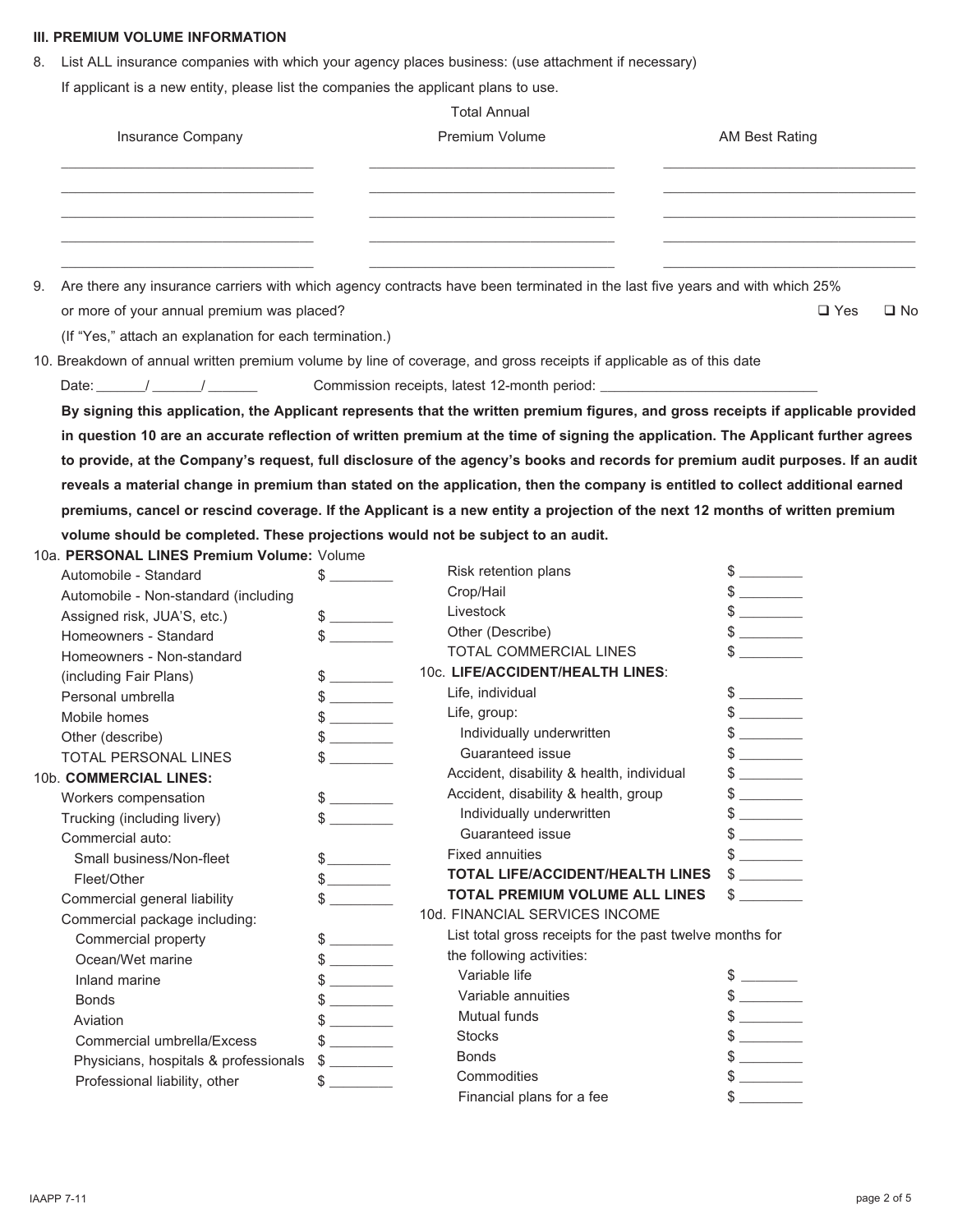| 11. Is the applicant a captive agent?                                                                                                            | $\square$ Yes | $\square$ No |
|--------------------------------------------------------------------------------------------------------------------------------------------------|---------------|--------------|
| Is applicant employed by any insurance company?                                                                                                  | $\Box$ Yes    | $\square$ No |
| If "Yes" to either, please answer the following:                                                                                                 |               |              |
|                                                                                                                                                  |               |              |
| b. Is professional liability already provided for business placed with this company?                                                             | $\square$ Yes | $\square$ No |
| 12. Does the total insured value of any commercial property or inland marine account written by the applicant exceed                             |               |              |
| \$1.5 million?                                                                                                                                   | $\square$ Yes | $\square$ No |
| (If yes, please attach a list of accounts including the total insured value)                                                                     |               |              |
| ONLY ANSWER QUESTIONS #13-16 IF VOLUME IS LISTED UNDER QUESTION #10c (LIFE/ACCIDENT/HEALTH LINES).                                               |               |              |
| 13. How many times in the past 12 months have you replaced an existing life insurance policy with a new policy?                                  |               |              |
|                                                                                                                                                  |               |              |
| 14. Is applicant involved in the sale, ownership, formulation, creation, administration, or operation of any self-insurance fund or program,     |               |              |
| Multiple Employer Trust, Multiple Employer Welfare Arrangement, pool, syndicate, association or other combination formed for the purpose         |               |              |
| of providing insurance or benefits when they are not fully funded by an insurance product?                                                       | $\square$ Yes | $\square$ No |
|                                                                                                                                                  |               |              |
| 15. Is the applicant involved in any life settlement activity?                                                                                   | $\square$ Yes | $\square$ No |
| 16. If you place or service any group life, accident or health insurance, what is the largest plan (based on number of participants) that you    |               |              |
| handle?                                                                                                                                          |               |              |
| ONLY ANSWER QUESTIONS #17-19 IF INCOME IS LISTED UNDER QUESTION #10d (FINANCIAL SERVICES)                                                        |               |              |
| 17. Do you have discretionary control of any clients' assets?                                                                                    | $\square$ Yes | $\square$ No |
| If "Yes," indicate the number of clients and the value of assets controlled: _________________________________                                   |               |              |
| 18. Are you involved in the sale of structured settlement annuities?                                                                             | $\Box$ Yes    | $\square$ No |
| 19. Do you have any involvement in the development or solicitation of general or limited partnerships?                                           | $\square$ Yes | $\square$ No |
|                                                                                                                                                  |               |              |
| <b>IV. CLAIM INFORMATION</b>                                                                                                                     |               |              |
| Do not complete this section if this is an application for a renewal policy at the same limit of liability with one of the USLI companies.       |               |              |
| 20. During the past five five years, has any claim been made or suit brought against the agency, its predecessor(s) in business, or any of its   |               |              |
| present or former owners, partners, officers, directors, employees, or independent contractors?                                                  | $\square$ Yes | $\square$ No |
| (If "Yes," provide details on the separate supplemental claims application)                                                                      |               |              |
| 21. Is any owner, partner, officer, director, employee, or independent contractor aware of any circumstance, allegation, contention, or incident |               |              |
| which may result in a claim being made against the agency, its predecessor(s) in business or any of its present or former owners,                |               |              |
| partners, officers, directors, employees, or independent contractors?                                                                            | $\Box$ Yes    | $\square$ No |
| (If "Yes," provide details on the separate supplemental claims application)                                                                      |               |              |
| 22. In the past five years, has the applicant initiated litigation versus any carrier?                                                           | $\square$ Yes | $\square$ No |
| <b>V. INSURANCE COVERAGE INFORMATION</b>                                                                                                         |               |              |
| 23. Has the applicant been the subject of any reportings/complaints to a Better Business Bureau, Federal Trade                                   |               |              |
| Commission or any other consumer protection group?                                                                                               | $\square$ Yes | $\square$ No |
| 24. Has any prospective insured ever had their license revoked or suspended or been fined or disciplined in any way or been                      |               |              |
| the subject of any investigation by any state insurance department?                                                                              | $\square$ Yes | $\square$ No |
| (If "Yes," please attach an explanation.)                                                                                                        |               |              |
| 25. During the past five years, has any director, officer, partner, employee or independent contractor ever been declined,                       |               |              |
| cancelled or refused renewal of their fidelity or surety bond?                                                                                   | $\square$ Yes | $\square$ No |
|                                                                                                                                                  |               |              |
|                                                                                                                                                  |               |              |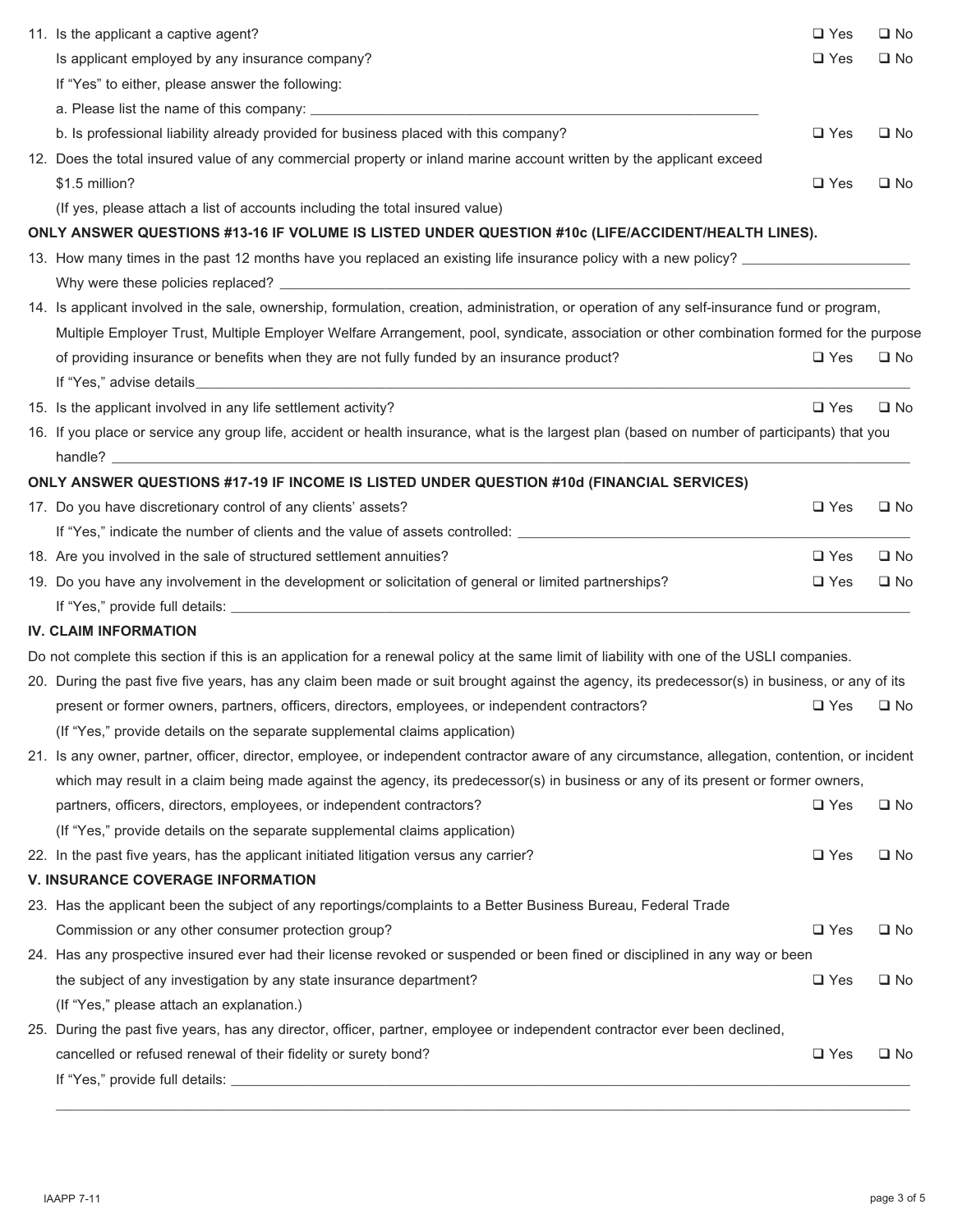- 26. Has any policy of or application for similar insurance on your behalf or on the behalf of any of your principals, officers, employees, or on behalf of any predecessors in business ever been declined, canceled, or renewal refused?  $\square$  Yes  $\square$  No (If "Yes," please attach an explanation.)
- 27. Please provide the following information on your professional liability insurance for the past three years:

| Name of Insurer                                                                                             | Limit | Deductible | <b>Policy Period</b> | Premium |      |
|-------------------------------------------------------------------------------------------------------------|-------|------------|----------------------|---------|------|
|                                                                                                             |       |            |                      |         |      |
|                                                                                                             |       |            |                      |         |      |
|                                                                                                             |       | $\sim$     |                      |         |      |
|                                                                                                             |       |            |                      |         |      |
| 29. Have you ever purchased "Extended Discovery/Reporting Period" coverage ("tail") from any prior insurer? |       |            |                      | □ Yes   | □ No |

(If "Yes," please attach an explanation.)

**Arizona Notice:** Misrepresentations, omissions, concealment of facts and incorrect statements shall prevent recovery under the policy only if the misrepresentations, omissions, concealment of facts or incorrect statements are; fraudulent or material either to the acceptance of the risk, or to the hazard assumed by the insurer or the insurer in good faith would either not have issued the policy, or would not have issued a policy in as large an amount, or would not have provided coverage with respect to the hazard resulting in the loss, if the true facts had been made known to the insurer as required either by the application for the policy or otherwise.

**Virginia Notice:** This Policy is written on a claims-made basis. Please read the policy carefully to understand your coverage. You have an option to purchase a separate limit of liability for the Extended Reporting Period. If you do not elect this option, the limit of liability for the Extended Reporting Period shall be part of the and not in addition to limit specified in the policy declarations. If you have any questions regarding the cost of an Extended Reporting Period, please contact your insurance company or your insurance agent. Statements in the application shall be deemed the insured's representations. A statement made in the application or in any affidavit made before or after a loss under the policy will not be deemed material or invalidate coverage unless it is clearly proven that such statement was material to the risk when assumed and was untrue.

**Colorado Fraud Statement:** It is unlawful to knowingly provide false, incomplete, or misleading facts or information to an insurance company for the purpose of defrauding or attempting to defraud the company. Penalties may include imprisonment, fines, denial of insurance, and civil damages. Any insurance company or agent of an insurance company who knowingly provides false, incomplete, or misleading facts or information to a policyholder or claimant for the purpose of defrauding or attempting to defraud the policyholder or claimant with regard to a settlement or award payable from insurance proceeds shall be reported to the Colorado division of insurance within the department of regulatory agencies.

**District of Columbia Fraud Statement: WARNING:** It is a crime to provide false or misleading information to an insurer for the purpose of defrauding the insurer or any other person. Penalties include imprisonment and/or fines. In addition, an insurer may deny insurance benefits if false information materially related to a claim was provided by the applicant.

Florida Fraud Statement: You are agreeing to place coverage in the surplus lines market. Superior coverage may be available in the admitted market and at a lesser cost. Persons insured by surplus lines carriers are not protected under the Florida Insurance Guaranty Act with respect to any right of recovery for the obligation of an insolvent unlicensed insurer.

**Kansas Fraud Statement:** Any person who, knowingly and with intent to defraud, presents, causes to be presented or prepares with knowledge or belief that it will be presented to or by an insurer, purported insurer, broker or any agent thereof, any written statement as part of, or in support of, an application for the issuance of, or the rating of an insurance policy for personal or commercial insurance, or a claim for payment or other benefit pursuant to an insurance policy for commercial or personal insurance which such

person knows to contain materially false information concerning any fact material thereto; or conceals, for the purpose of misleading, information concerning any fact material thereto may be guilty of a crime and may be subject to fines and confinement in prison.

**Kentucky Fraud Statement:** Any person who knowingly and with intent to defraud any insurance company or other person files an application for insurance containing any materially false information or conceals, for the purpose of misleading, information concerning any fact material thereto commits a fraudulent insurance act, which is a crime.

Maine and Washington Fraud Statement: It is a crime to knowingly provide false, incomplete or misleading information to an insurance company for the purpose of defrauding the company. Penalties may include imprisonment, fines or a denial of insurance benefits. **New Jersey Fraud Statement:** Any person who includes any false or misleading information on an application for an insurance policy is subject to criminal and civil penalties.

**New York Fraud Statement:** Any person who knowingly and with intent to defraud any insurance company or other person files an application for insurance or statement of claim containing any materially false information, or conceals for the purpose of misleading, information concerning any fact material thereto, commits a fraudulent insurance act, which is a crime and shall also be subject to a civil penalty not to exceed five thousand dollars and the stated value of the claim for each such violation.

**Ohio Fraud Statement:** Any person who, with intent to defraud or knowing that he is facilitating a fraud against an insurer, submits an application or files a claim containing a false or deceptive statement is guilty of insurance fraud.

**Oklahoma Fraud Statement: WARNING:** Any person who knowingly, and with intent to injure, defraud or deceive any insurer, makes any claim for the proceeds of an insurance policy containing any false, incomplete or misleading information is guilty of a felony.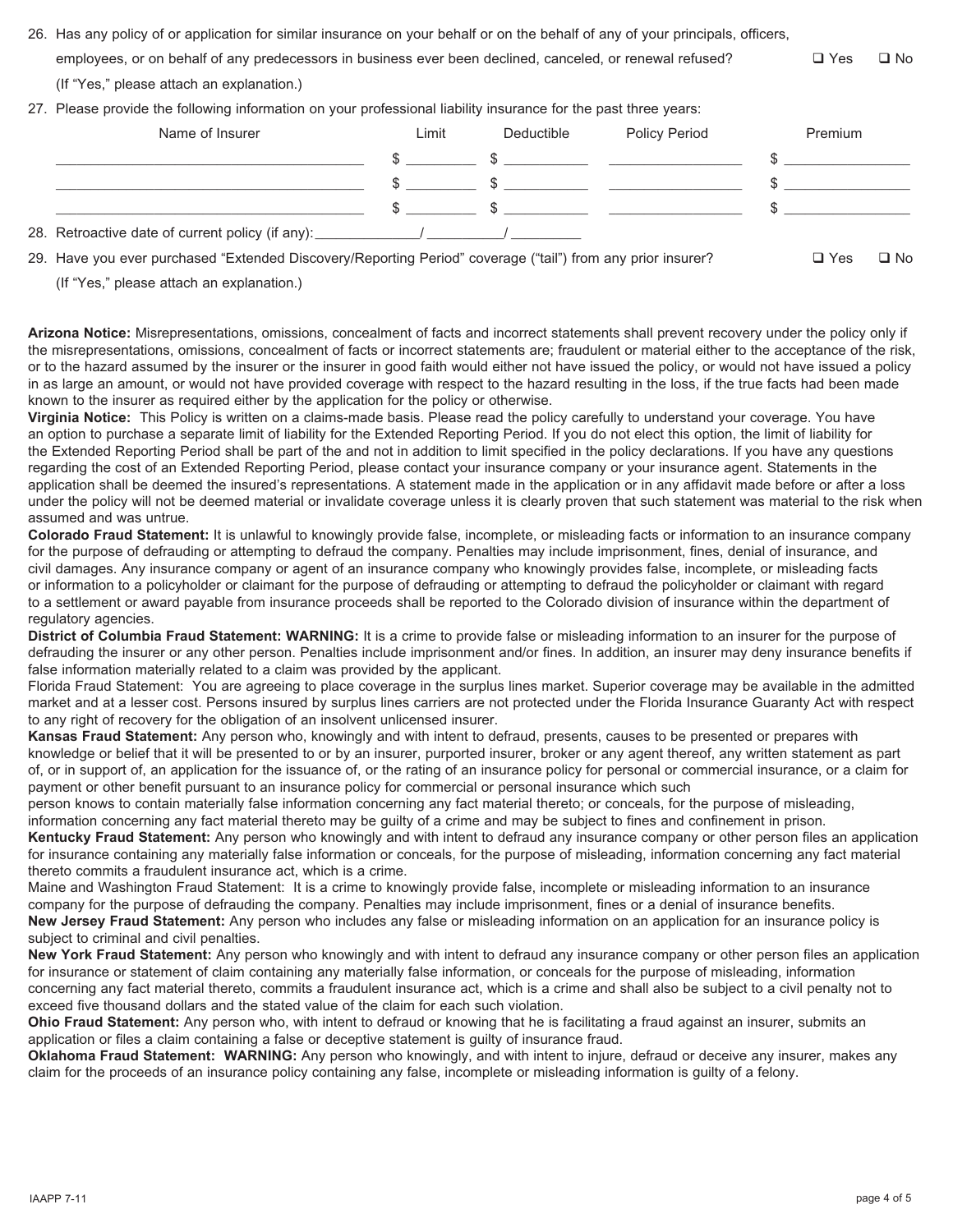**Pennsylvania Fraud Statement:** Any person who knowingly and with intent to defraud any insurance company or other person files an application for insurance or statement of claim containing any materially false information or conceals for the purpose of misleading, information concerning any fact material thereto commits a fraudulent insurance act, which is a crime and subjects such person to criminal and civil penalties.

**Tennessee and Virginia Fraud Statement:** It is a crime to knowingly provide false, incomplete or misleading information to an insurance company for the purpose of defrauding the company. Penalties include imprisonment, fines and denial of insurance benefits.

Vermont Fraud Statement: Any person who knowingly presents a false or fraudulent claim for payment of a loss or benefit or knowingly presents false information in an application for insurance may be subject to fines and confinement in prison.

**New York Disclosure Notice:** This policy is written on a claims made basis and shall provide no coverage for claims arising out of incidents, occurrences or alleged wrongful acts that took place prior to the retroactive date, if any, stated on the declarations. This policy shall cover only those claims made against an insured while the policy remains in effect and all coverage under the policy ceases upon termination of the policy except for the automatic extended reporting period coverage unless the insured purchases additional extended reporting period coverage. The policy includes an automatic 60 day extended claims reporting period following the termination of this policy. The Insured may purchase for an additional premium an additional extended reporting period of 12 months, 24 months or 36 months following the termination of this policy. Potential coverage gaps may arise upon the expiration for this extended reporting period. During the first several years of a claims-made relationship, claims-made rates are comparatively lower than occurrence rates. The insured can expect substantial annual premium increases independent overall rate increases until the claims-made relationship has matured.

**Fraud Statement (All Other States):** Fraud Statement (All Other States): Any person who knowingly presents a false or fraudulent claim for payment of a loss or benefit or knowingly presents false information in an application for insurance or any written statement as part of or in support of an application with the intent to defraud, may be guilty of a crime and may be subject to fines and confinement in prison.

If the primary address of the location listed in item #1 is in the state of **New York, Iowa** or **Florida**, the states of New York, Iowa and Florida require that we have the name and address of your (insured's) authorized agent or broker.

Name of authorized agent or broker:

Address:\_\_\_\_\_\_\_\_\_\_\_\_\_\_\_\_\_\_\_\_\_\_\_\_\_\_\_\_\_\_\_\_\_\_\_\_\_\_\_\_\_\_\_\_\_\_\_\_\_\_\_\_\_\_\_\_\_\_\_\_\_\_\_\_\_\_\_\_\_\_\_\_\_\_\_\_\_\_\_\_\_\_\_\_\_\_\_\_\_\_\_\_\_\_\_\_\_\_\_\_\_\_\_\_\_\_\_\_\_\_\_\_\_\_\_\_\_\_

Agent or broker license number:

Agents signature:

(Required in New Hampshire)

Mail completed application through local agent or broker to:

The signer of this application acknowledges and understands that the information provided in this Application is material to the Insurer's decision to provide the requested insurance and is relied on by the Insurer in providing such insurance. The signer of this application represents that the information provided in this Application is true and correct in all matters. The signer of this Application further represents that any changes in matters inquired about in this Application occurring prior to the effective date of coverage, which render the information provided herein untrue, incorrect or inaccurate in any way will be reported to the Insurer immediately in writing. The Insurer reserves the right to modify or withdraw any quote or binder issued if such changes are material to the insurability or premium charged, based on the Insurer's underwriting guides. The Insurer is hereby authorized, but not required, to make any investigation and inquiry in connection with the information, statements and disclosures provided in this Application. The decision of the Insurer not to make or to limit any investigation or inquiry shall not be deemed a waiver of any rights by the Insurer and shall not stop the Insurer from relying on any statement in this Application in the event the Policy is issued. It is agreed that this Application shall be the basis of the contract should a policy be issued and it will be attached and become a part of the Policy.

Main exception: The Insurer is not permitted to withdraw any binder issued for applicants in the state of Maine.

Signature of applicant:

Must be signed by a principal, partner or officer of the firm

Date:\_\_\_\_\_\_\_\_\_\_\_\_\_\_\_\_\_\_\_\_\_\_\_\_\_\_\_\_\_\_\_\_\_\_\_\_\_\_\_\_\_\_\_\_\_\_\_\_\_\_\_\_\_\_\_\_\_\_\_ Title: \_\_\_\_\_\_\_\_\_\_\_\_\_\_\_\_\_\_\_\_\_\_\_\_\_\_\_\_\_\_\_\_\_\_\_\_\_\_\_\_\_\_\_\_\_\_\_\_\_\_\_\_\_

IAAPP 7-11 page 5 of 5